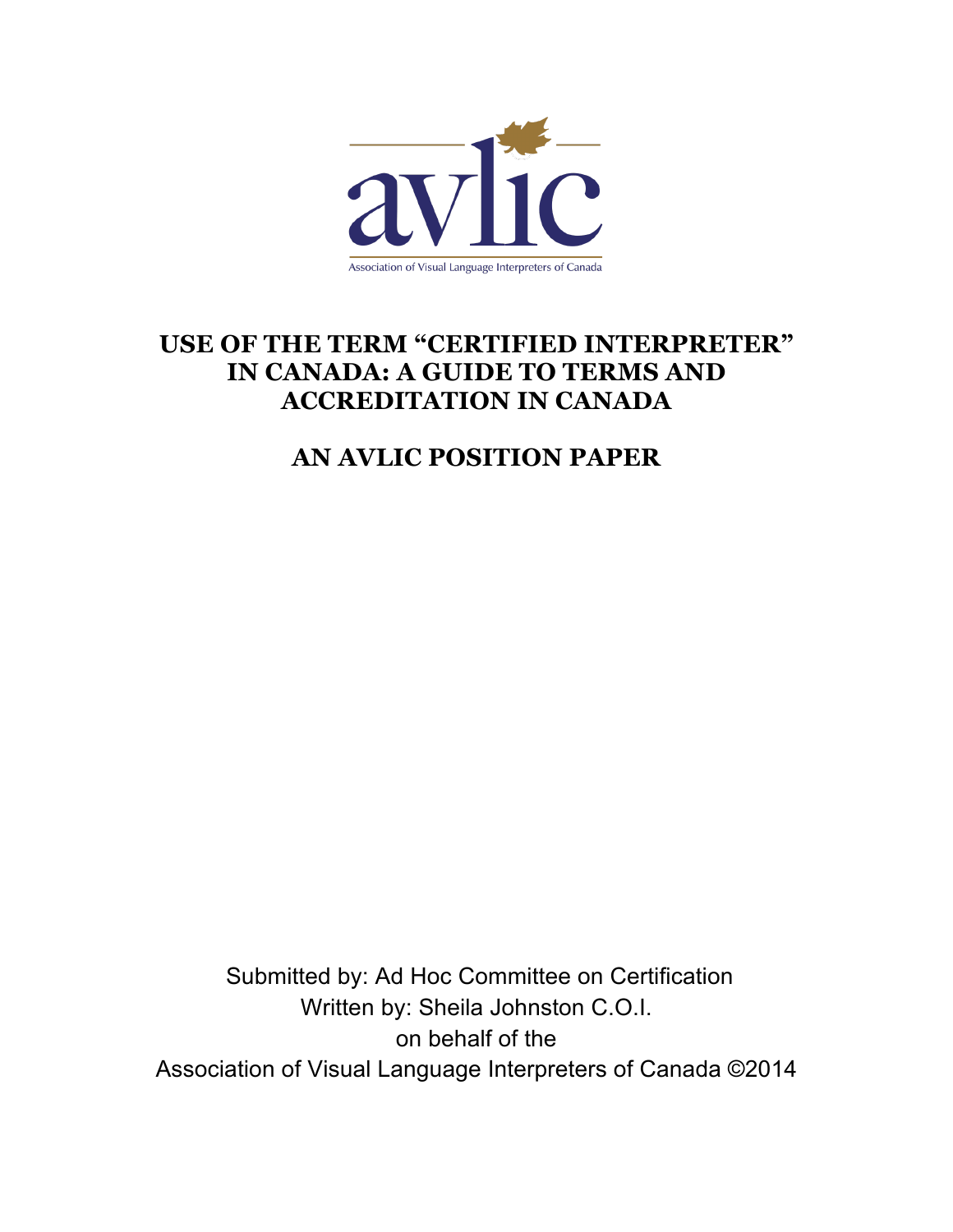### 华 **ACKNOWLEDGEMENTS**

I would like to gratefully acknowledge all of the members of Ad Hoc Committee on Certification for their feedback and expertise. I would also like to thank those external to the committee who provided feedback to the document and/or offered background or historical information, or information regarding current screenings and registration processes in Canada.

Committee Members: Bonnie-Lyn Barker (past member), Laura Henry, Martin Koob, Monique LeDrew, Adele Routliff, Sally Scheel (past member), Elizabeth Warren, Sheila Johnston. Board Liaison: Christie Reaume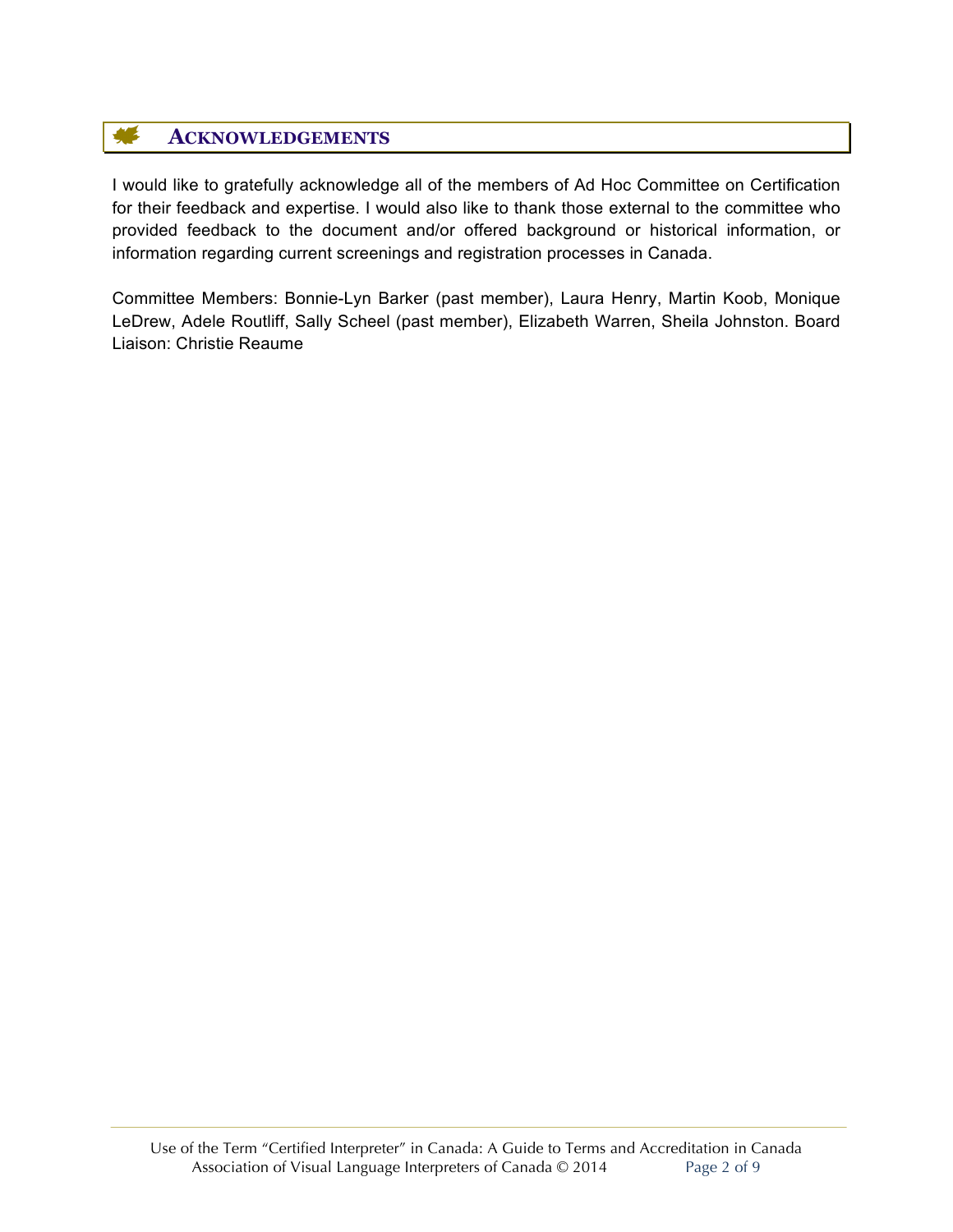### 集 **TABLE OF CONTENTS**

| Use of "Certified Interpreter" in Canada: A Guide to Terms and Accreditation in Canada - An |  |
|---------------------------------------------------------------------------------------------|--|
|                                                                                             |  |
|                                                                                             |  |
|                                                                                             |  |
|                                                                                             |  |
|                                                                                             |  |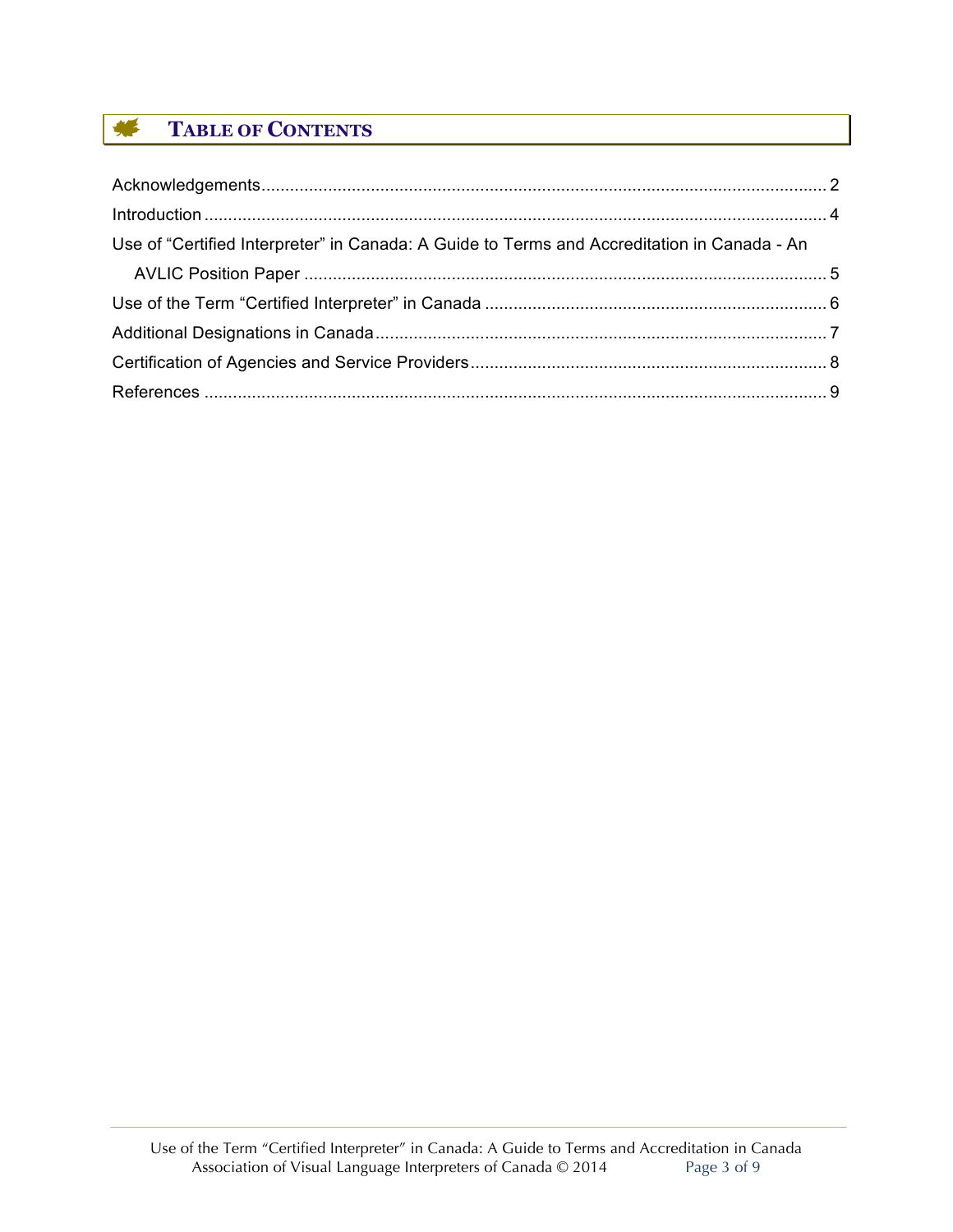## **INTRODUCTION**

At the AVLIC 2010 AGM in Ottawa, Ontario, a motion was passed to establish an ad hoc committee to examine the use of the term "Certified Interpreter." The motion read as follows:

*OT10G-35 Motion: I move that AVLIC strike an ad hoc committee to:*

- *Investigate the legal use of the term "Certified Interpreter" in Canada*
- *Develop a position paper articulating AVLIC's position on the use of the term "Certified Interpreter" in Canada*
- *Review all of AVLIC's documents to ensure that the term certification/Certified Interpreter is only used in reference to AVLIC COI*
- *Open a dialogue with sister organizations and agencies to promote the position.*

### *Laura Henry (Sheila Johnston)*

The motion was prompted by the desire to strengthen recognition of our national evaluation system and to address the growing concern of members that the term "certified" was being applied to non-Canadian certification. There was additional recognition that consumers were often unsure of the difference between designations such as AVLIC Certificate of Interpretation (COI), provincial screening and registration status, status granted by accredited Canadian Interpreter Education Programs, and American or other foreign screened credentials.

The goal of this paper is to articulate AVLIC's position on the term "Certified Interpreter" and to be an educational document accessible to consumers and employers of interpreters. To facilitate this, it is recommended that the complete document, as well as a summarized document, be available on the AVLIC website.

Upon researching this topic it was noted that additional work may need to be done to further define assessments that are currently administered by interpreter service providers or agencies. With the growing number of spoken language interpreter service providers adding ASL-English interpreters to their roster, it may be necessary for AVLIC to further clarify that certification that applies to policies and procedures of interpreter referral agencies is distinct from certification of the interpreters working for these agencies. This work is beyond the scope of this paper but may need to be included in an updated or revised document.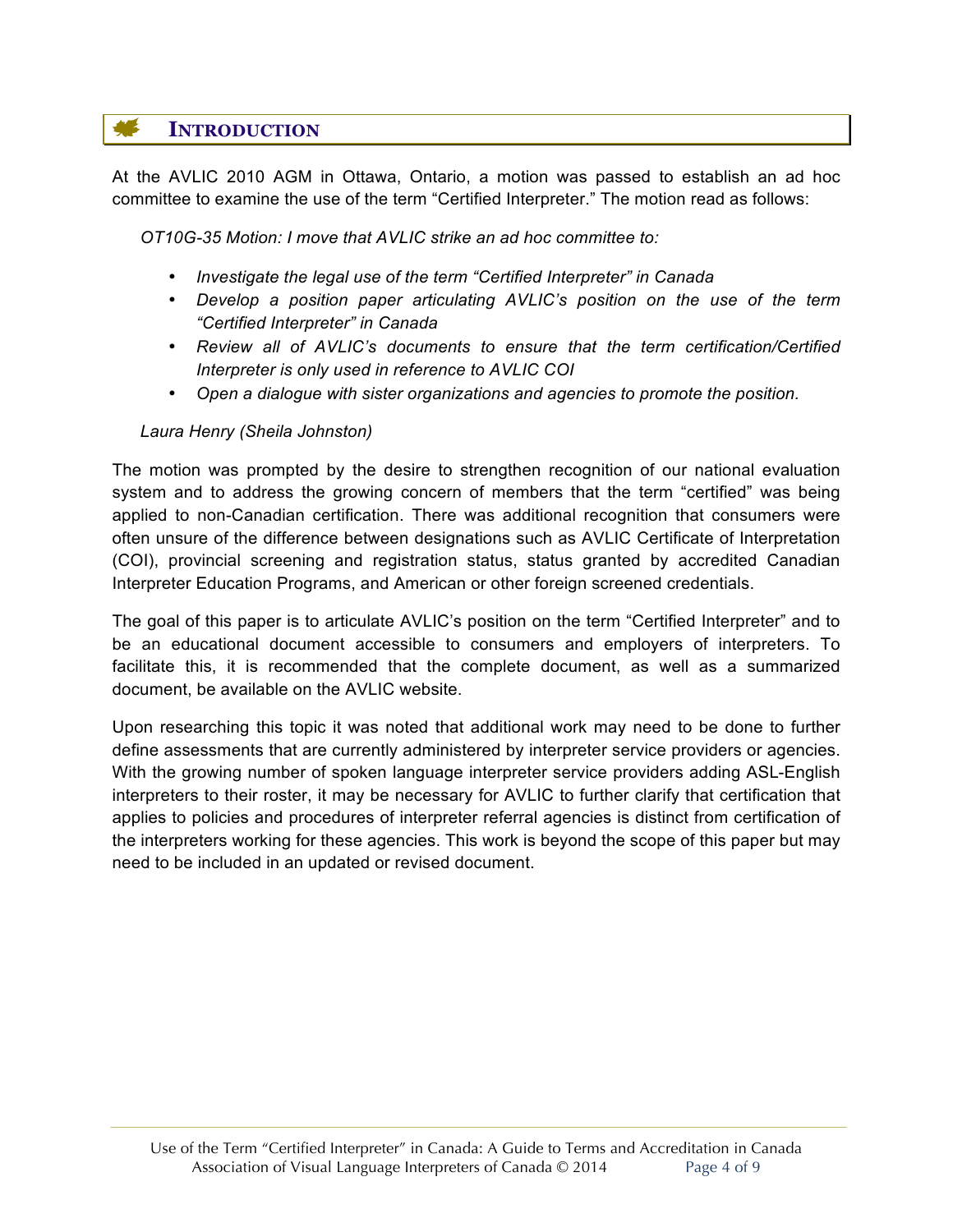### **ALC USE OF "CERTIFIED INTERPRETER" IN CANADA: A GUIDE TO TERMS AND ACCREDITATION IN CANADA - AN AVLIC POSITION PAPER**

The Association of Visual Language Interpreters of Canada (AVLIC) was established in 1979 and the membership approved the first by-laws and constitution in 1980; final ratification by Canada Corporation occurred in October 1981. Since its inception, AVLIC has clearly stated that two of its key objectives are "to promote the standardization and uniformity of the quality of interpreting services (*and*) to implement and coordinate accreditation to visual language interpreters" (AVLIC, Constitution III, updated 2012). The passing of the Canada Not-For-Profit Corporations Act has meant that the constitution is no longer in effect, however the AVLIC Mission Statement continues to note the importance of "providing and promoting the Canadian Evaluation System" (AVLIC Mission Statement, VII).

The AVLIC Canadian Evaluation System (CES) is the national certification process available to AVLIC members. AVLIC states that the CES mission is: "To accredit interpreters who demonstrate competencies that reflect the diverse communication preferences of Deaf and hearing Canadians" (Canadian Evaluation System, Objectives). Successful completion of the CES process results in the awarding of the Certificate of Interpretation (COI).

In Canada the profession of signed language interpreters is neither nationally licensed nor nationally regulated. Prior to the establishment of the Canadian Evaluation System, many Canadian interpreters looked to their sister organization in the United States as a means of evaluating their skills. AVLIC, recognizing the unique Canadian landscape in which its members work and respecting the diverse Canadian Deaf population, realized that relying on foreign evaluation systems did not meet the needs of members or Deaf and non-deaf consumers.

With a goal to developing a Canadian evaluation tool, AVLIC undertook an examination of the Registry of Interpreters for the Deaf (RID) evaluation process and consulted with experts in the United States. AVLIC then worked with the two national Deaf organizations, The Canadian Association of the Deaf (CAD) and the Canadian Cultural Society of the Deaf (CCSD), to develop a Canadian national standard. The involvement of these national Deaf organizations was critical and as noted by Russell and Malcolm (2009) "both CAD and CCSD have had representation on the Evaluations Committee since its inception in the early 1980s, and they continue to advise AVLIC on issues of test content, processes, proctoring standards, criteria and standards"(p.332). The result of this collaboration was the establishment of the Canadian Evaluation System (CES) and a national standard that "…was set to reflect a level of interpreting that would ensure consumers had access to competent interpreters. The need for the CES was well supported by members of the interpreting profession and organizations representing the Deaf community" (Canadian Evaluation System, Purpose). In fact that commitment was so strong that both CAD and CCSD provided financial support for the development of the CES, and it was through direct input from those organizations that the performance standards for national certification were set. (Russell and Malcolm 2009)

AVLIC members further confirmed their support of the CES and national certification through their endorsement of the AVLIC Code of Ethics and Guidelines for Professional Conduct. All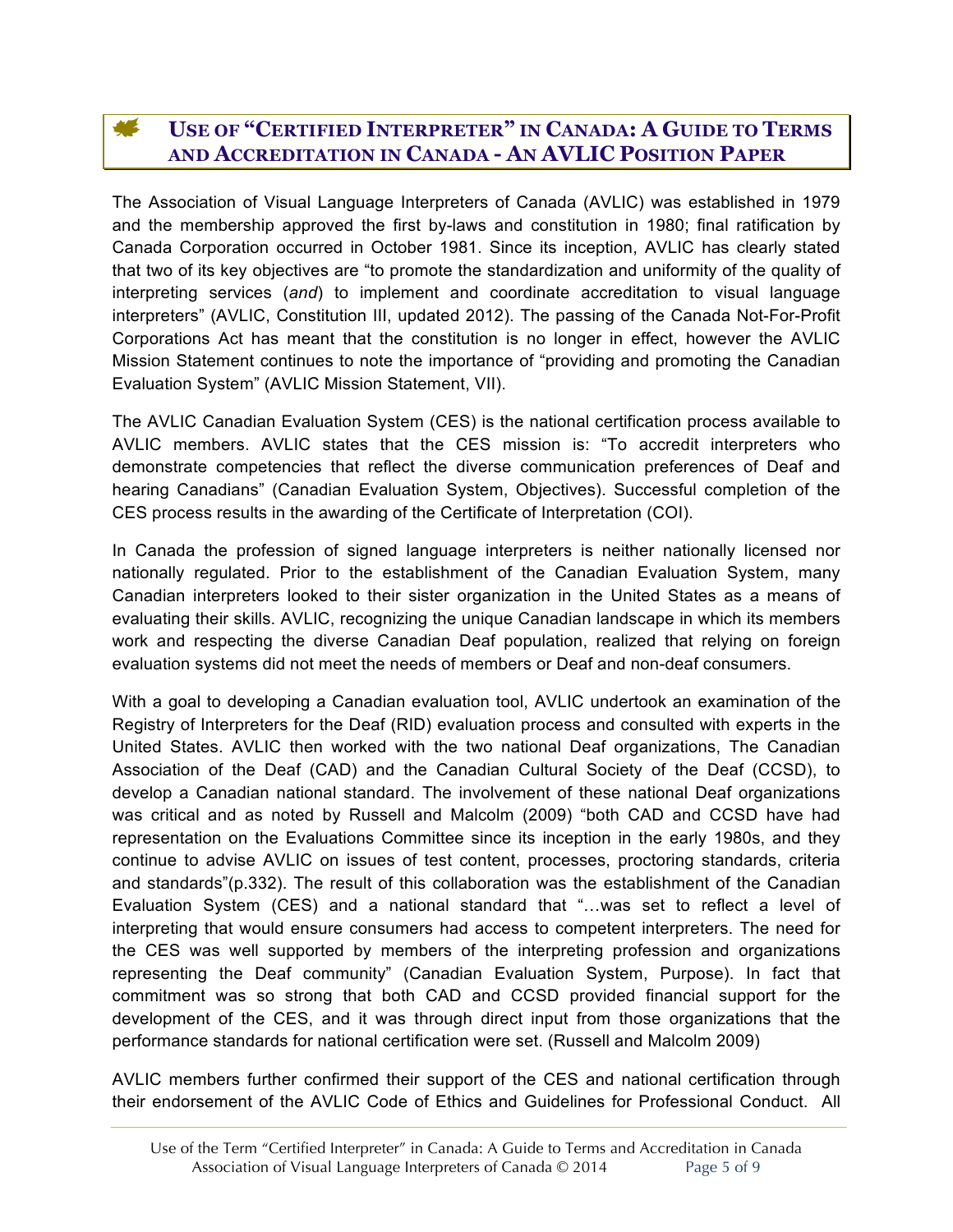AVLIC members, by virtue of their membership, agree to abide by this Code. Under 2.0 *Professional Competence* the tenet states: "Members will incorporate current theoretical and applied knowledge, enhance that knowledge through continuing education throughout their professional careers and will strive for AVLIC certification" (AVLIC Code of Ethics and Guidelines for Professional Conduct, Article 2.4.1) The complete document can be found on the AVLIC website www.avlic.ca.

To further support its members in achieving national certification, AVLIC has established a comprehensive four phase process. This process includes testing on knowledge as well as skill. The four phase model "is based on a philosophy of supporting interpreters developing the skills necessary for success on the Test of Interpretation (TOI)" (Canadian Evaluation System, Current Process and Phases). The AVLIC Strategic Plan lays out the five year goals and strategies for AVLIC and was ratified by the membership in July 2010. Goal #1 is "Increased number of interpreters achieving the Certificate of Interpretation (COI)" (AVLIC Strategic Plan, Five Year Goals and Strategies). The five strategies that support this goal are listed in the strategic plan http://www.avlic.ca/about/strategic-plan.

## **USE OF THE TERM "CERTIFIED INTERPRETER" IN CANADA**

AVLIC, and its partners the Canadian Association of the Deaf (CAD) and the Canadian Cultural Society of the Deaf (CCSD), endorses the Canadian Evaluation System and a national certification whose designation is termed the Certificate of Interpretation (COI).

Interpreters who have achieved their COI have successfully completed a Written Test of Knowledge (WTK), two discourse analysis workshops, and a skill-based Test of Interpretation (TOI) administered by AVLIC. In Canada, only Active members of AVLIC who have successfully completed the CES process should call themselves ASL-English Certified Interpreters or Certified ASL-English Interpreters. This is supported by the Code of Ethics and Guideline for Professional Conduct, tenet 5.2 *Accurate Representation of Credentials:* "Members will refrain from making inaccurate statements regarding their competence, education, experience or certification. Only members certified by AVLIC (COI) may use the term "certified" in printed, electronic, signed or oral transmission. This may include, but is not limited to, interpreter directories, business cards and forms, promotional materials, resumes or publications they have authored"(AVLIC Code of Ethics and Guidelines for Professional Conduct, Article 5.2.2). All AVLIC members abide by the Code of Ethics and Guidelines for Professional Conduct.

AVLIC recognizes that some provincial jurisdictions are seeking, or have been successful in obtaining, protected title for terms such as Registered Sign Language Interpreter, Registered ASL-English Interpreter, and Registered Visual Language Interpreter. Provincial legislation that protects the titles Certified ASL – English Interpreter, Certified Sign Language Interpreter, or Certified Visual Language Interpreter should only refer to the AVLIC Certificate of Interpretation (COI).

AVLIC acknowledges the American Deaf and interpreter communities' expertise in evaluating their own members and recognizes these designations in the American context for which they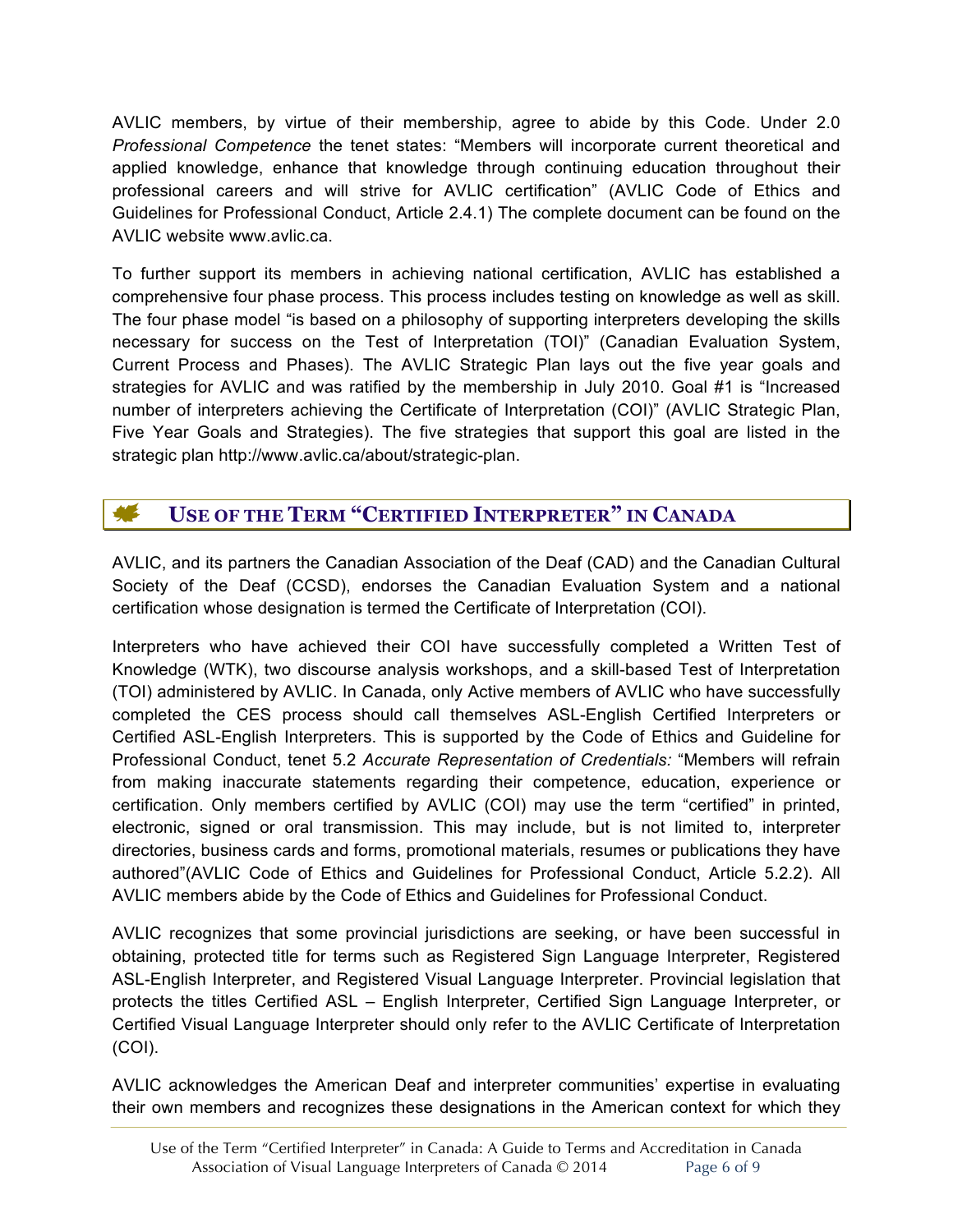were developed. There is no reciprocal agreement between AVLIC and any American certification or designation. AVLIC's COI is not recognized as an equivalent designation in the United States nor are any of the certifications or designations from the United States recognized as equivalent to Canada's COI.

While some members may seek one or more American certification, in order to work in the United States or for personal interest, these certifications or designations do not equate to Canadian certification. In order to avoid confusion only interpreters who have achieved the AVLIC Certificate of Interpretation (COI) should call themselves, or be recognized as being, Certified ASL-English Interpreters (or any of the other variations of this title) in Canada. This is supported by tenet 5.2 of the Code of Ethics and Guidelines for Professional Conduct, *Accurate Representation of Credentials* which notes: *"*Members shall not by any means engage in, nor allow the use of statements that are false, misleading, incomplete, or are likely to mislead consumers or members of the public" (AVLIC Code of Ethics and Guidelines for Professional Conduct, Article 5.2.1).

#### <u>er f</u> **ADDITIONAL DESIGNATIONS IN CANADA**

In Canada there are a number of interpreter agencies, employers, and referral agencies that have screening/assessment tools as part of their hiring process. These agencies may grant a designation that acknowledges the interpreter has undertaken and passed a specific screening or assessment based on the minimum requirement for that agency. This may include government agencies such as the federal Public Works and Government Services Canada (PWGSC), or may be a legal arm of a provincial government such as a Ministry of Attorney General; it may be a referral agency or an educational institution. The PWGSC screens interpreters to work in federal government institutions and may also require security clearance. All other screening/assessment tools are provincial in nature. All of these screenings, assessments, and designations apply only to the agency or organization that administers them.

Graduates of Interpreter Education Programs are also granted designations such as certificate, diploma, or degree.

The above designations, whether through screening/assessment tools or educational institutions, do not equate to certification acquired through AVLIC's CES. Agencies, institutions, or organizations should not refer to their designations as certification. Interpreters who have achieved these designations should not market themselves as being "certified" interpreters.

Some agencies, colleges, and universities also offer general sign language or American Sign Language courses. These courses are for individuals wishing to develop conversational sign language. Completion of these basic sign language courses often result in a "certificate of completion". These courses do not qualify individuals to be recognized as interpreters. People who have completed these basic sign language courses should not market themselves as interpreters or "certified" interpreters.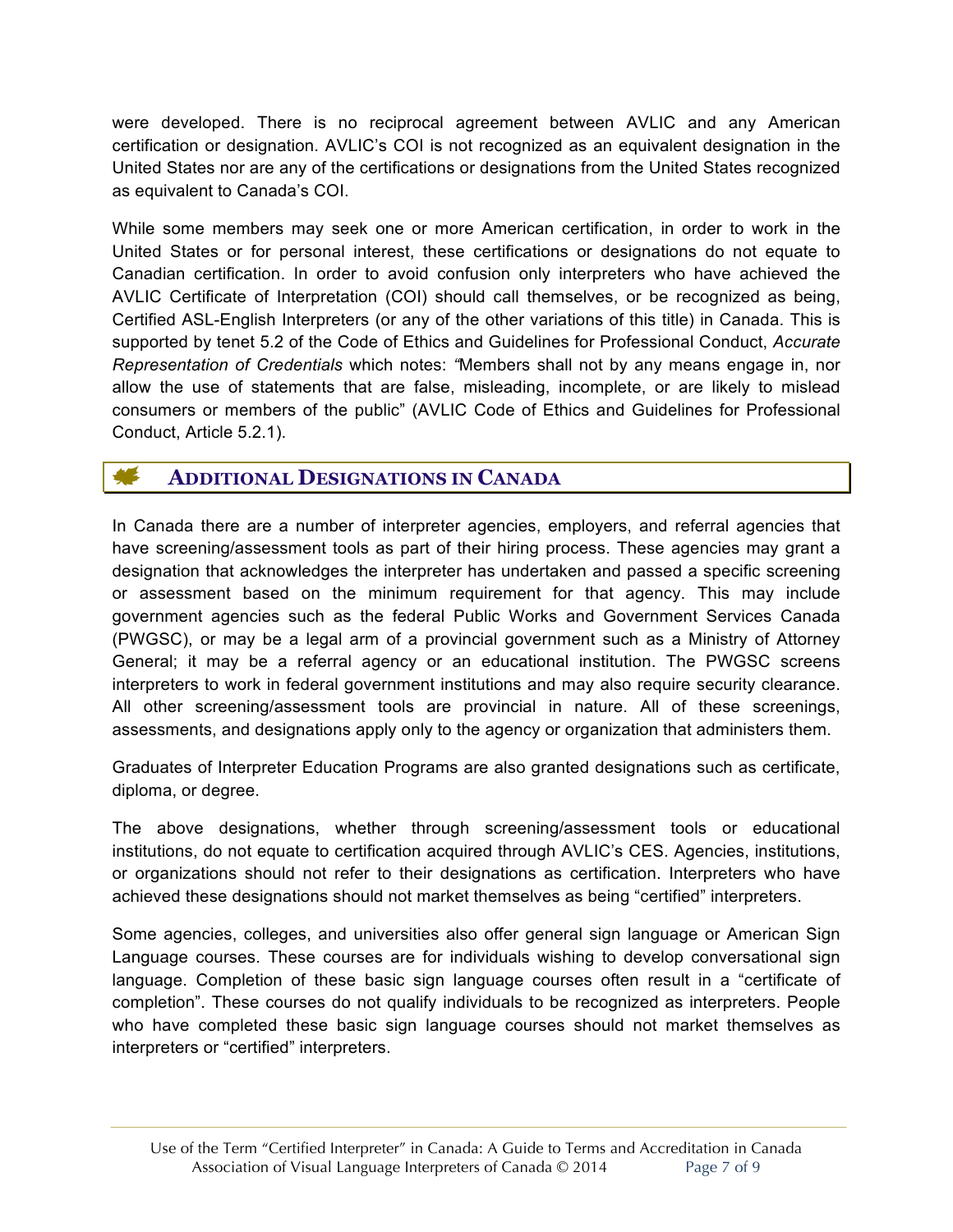### 46 **CERTIFICATION OF AGENCIES AND SERVICE PROVIDERS**

There are a number of Canadian and international certification programs for the provision of interpreting and translation services. Examples of these certifications are ISO 9001:2008 Registered, CAN/CGSB-131. 10-2008, EN 15038, AILIA-NSGCIS, LICS-CISP. These standards and certifications are for administrative standards or quality management systems. These standards or certifications *do not* apply to the interpreters working at the agency. Agencies advertising staff or freelance interpreters as being certified ASL-English Interpreters (or any variation of that term) should do so only if the interpreters are certified by AVLIC. When advertising that the interpreters are certified by AVLIC they should clearly indicate that by using the appropriate designation – AVLIC Certificate of Interpretation (COI). Canadian agencies or institutions should not refer to foreign credentials as equivalent to Canadian certification as these credentials have not been endorsed by the national Deaf Canadian organizations CAD and CCSD or by AVLIC.